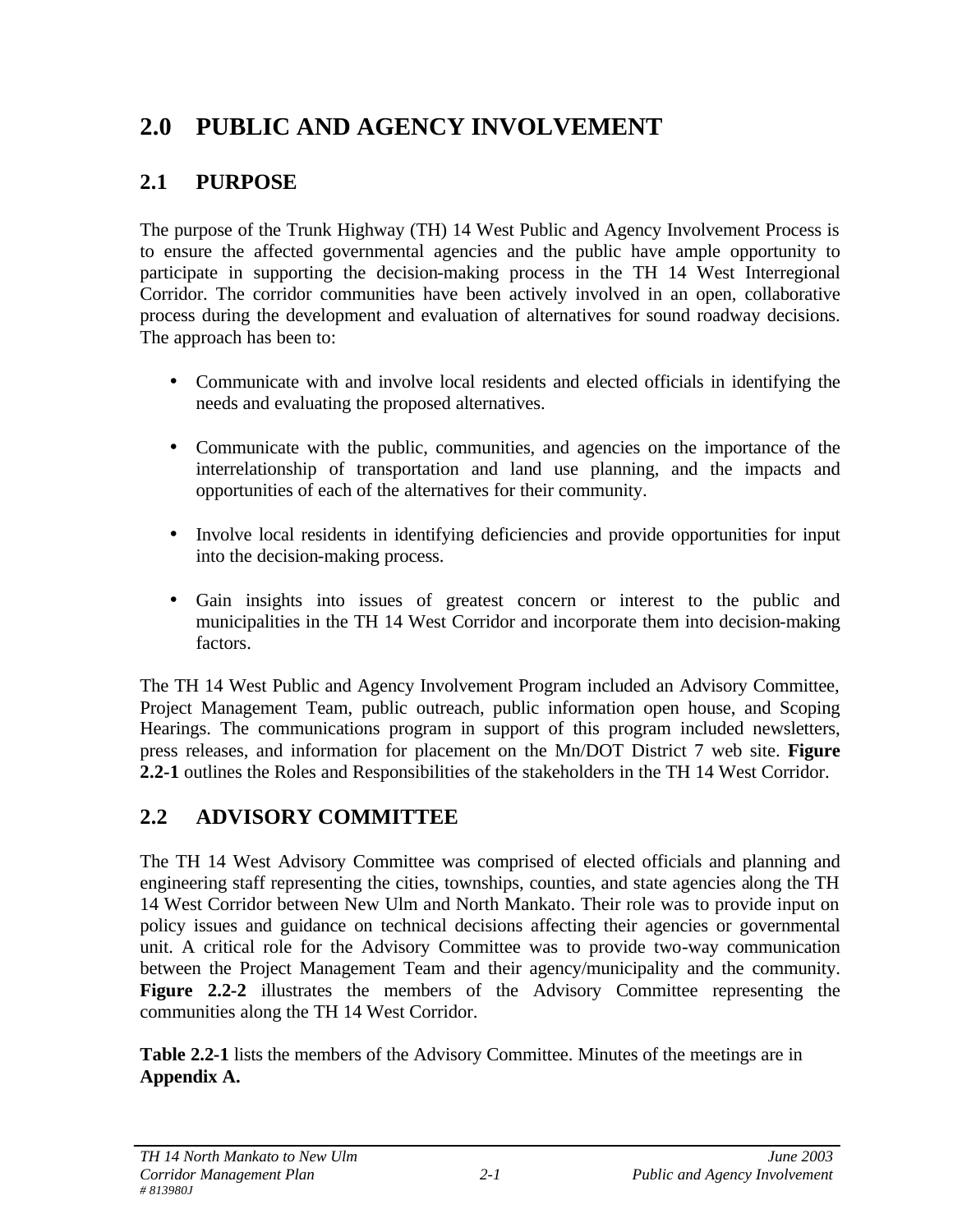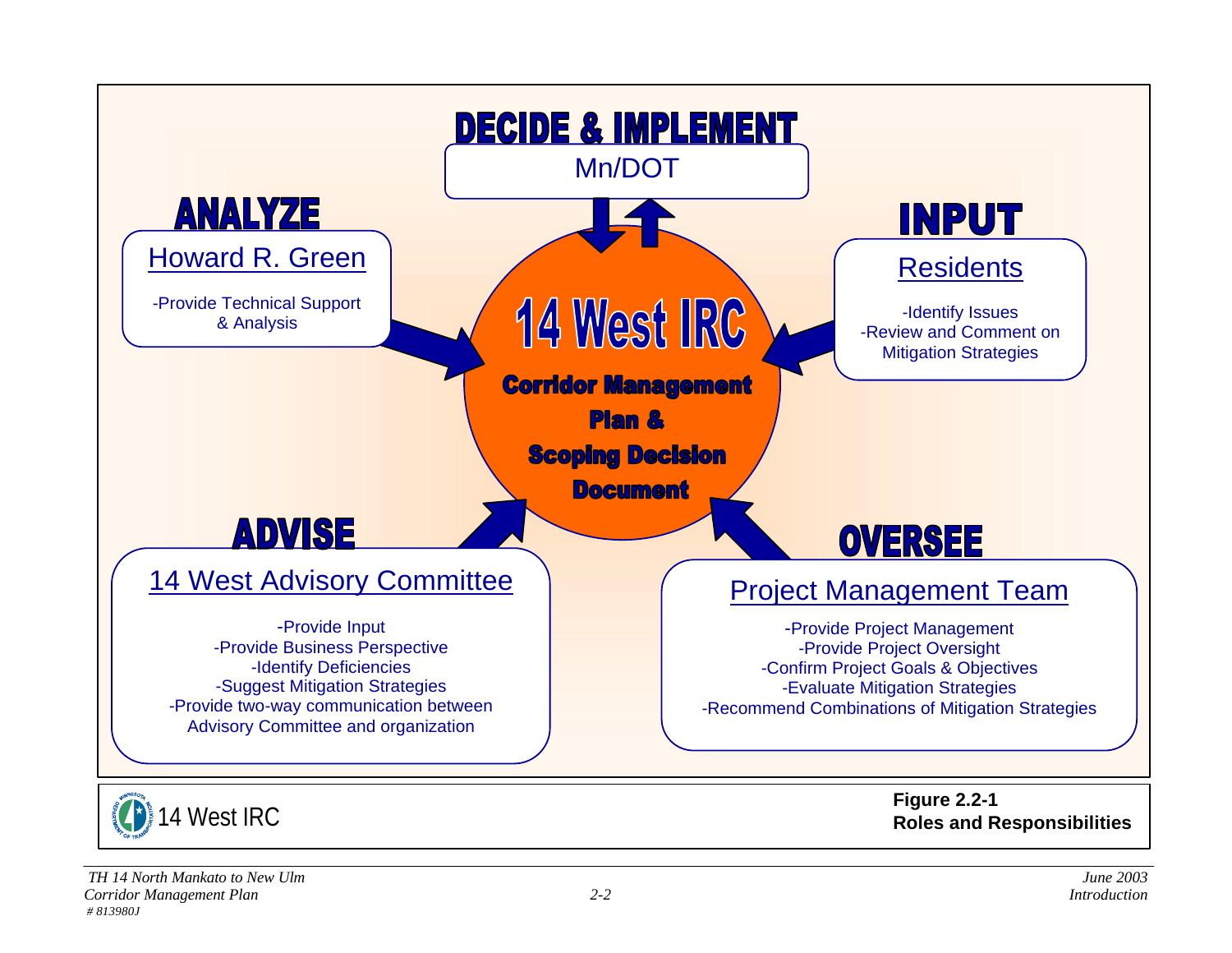

14 West IRC

**Figure 2.2-2 Advisory Committee**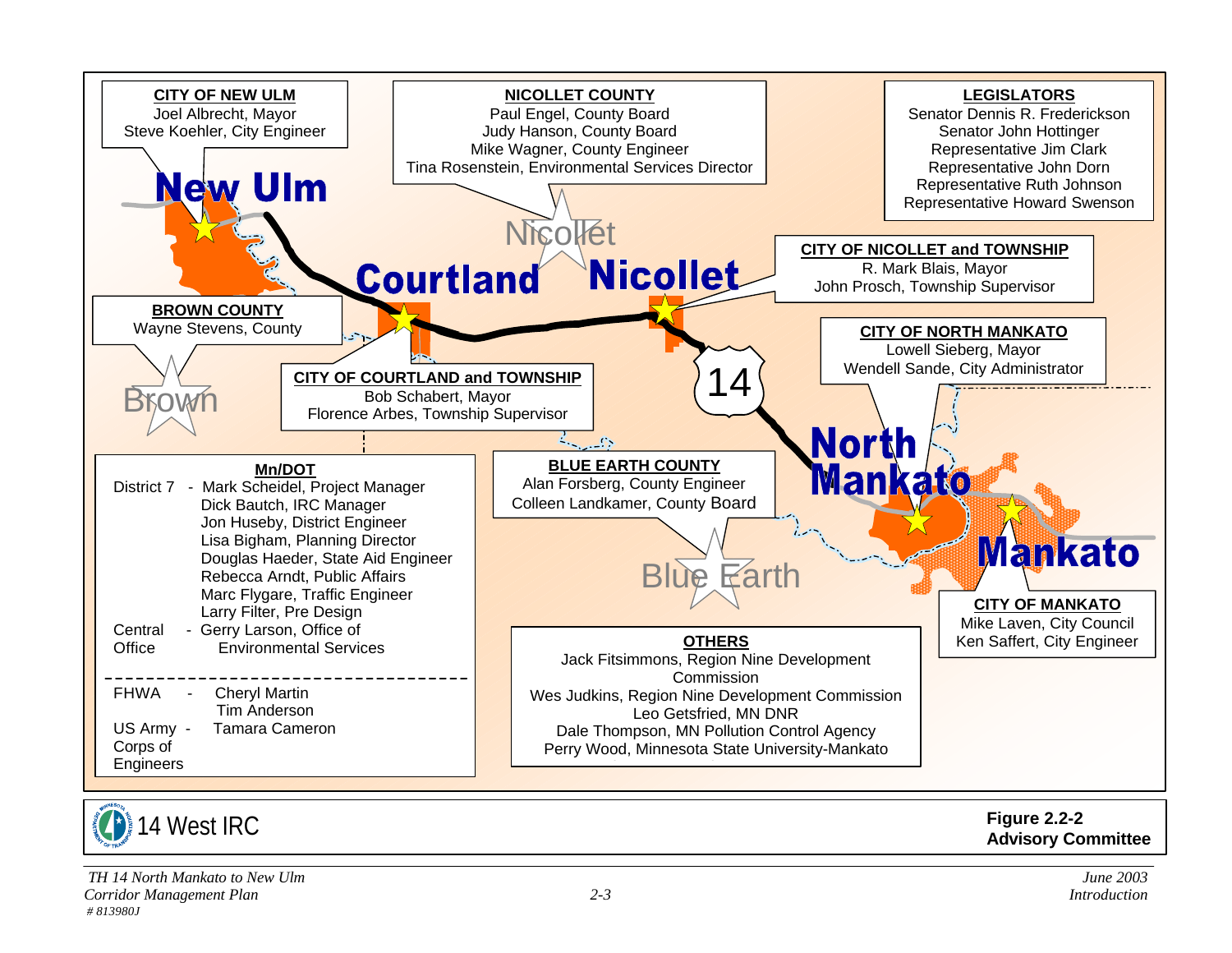| <b>COUNTIES</b>   |                                                                 |  |  |  |
|-------------------|-----------------------------------------------------------------|--|--|--|
| Nicollet          | Paul Engel, County Board (Began as of 1/03)                     |  |  |  |
|                   | Judy Hanson, County Board (participated through 12/02,          |  |  |  |
|                   | continues as interested party)                                  |  |  |  |
|                   | Mike Wagner, County Engineer                                    |  |  |  |
|                   | Tina Rosenstein, Environmental Services Director                |  |  |  |
| <b>Brown</b>      | Wayne Stevens, County Engineer                                  |  |  |  |
|                   | Charles Guggisberg, County Commissioner                         |  |  |  |
| <b>Blue Earth</b> | Colleen Landkamer, County Board                                 |  |  |  |
|                   | Alan Forsberg, County Engineer                                  |  |  |  |
| <b>CITIES</b>     |                                                                 |  |  |  |
| Courtland         | Bob Schabert, Mayor                                             |  |  |  |
|                   | Dan Wietecha, City Administrator                                |  |  |  |
| Nicollet          | R. Mark Blais, Mayor (Mayor through 12/02, continues to         |  |  |  |
|                   | represent Nicollet)                                             |  |  |  |
|                   | Dan Wietecha, City Administrator                                |  |  |  |
| North Mankato     | Nancy Knutson, Mayor (participated through 12/02)               |  |  |  |
|                   | Lowell Sieberg, Mayor (began as of 1/03)                        |  |  |  |
|                   | Wendell Sande, City Administrator                               |  |  |  |
| New Ulm           | Joel Albrecht, Mayor (as of 1/03) (Council Member through 2002) |  |  |  |
|                   | Steve Koehler, City Engineer                                    |  |  |  |
| Mankato           | Mike Laven, City Council                                        |  |  |  |
|                   | Ken Saffert, City Engineer                                      |  |  |  |
| <b>TOWNSHIPS</b>  |                                                                 |  |  |  |
| Courtland         | Florence Arbes, Supervisor                                      |  |  |  |
| Nicollet          | John Prosch, Supervisor                                         |  |  |  |
| <b>OTHER</b>      |                                                                 |  |  |  |
| Reg. 9 Dev. Comm. | Jack Fitsimmons, TAC Chair                                      |  |  |  |
|                   | Wes Judkins, Planning Director                                  |  |  |  |
| Minnesota DNR     | Victoria Poage, Environmental Assessment Ecologist              |  |  |  |
|                   | (participated through 12/02)                                    |  |  |  |
|                   | Leo Getsfried, Hydrologist (began as of 1/03)                   |  |  |  |
| MSU-Mankato       | Perry Wood, Professor/Physical Planner                          |  |  |  |
| Minnesota PCA     | Jim Seaberg, Transportation Planning                            |  |  |  |

**Table 2.2-1 TH 14 West Advisory Committee**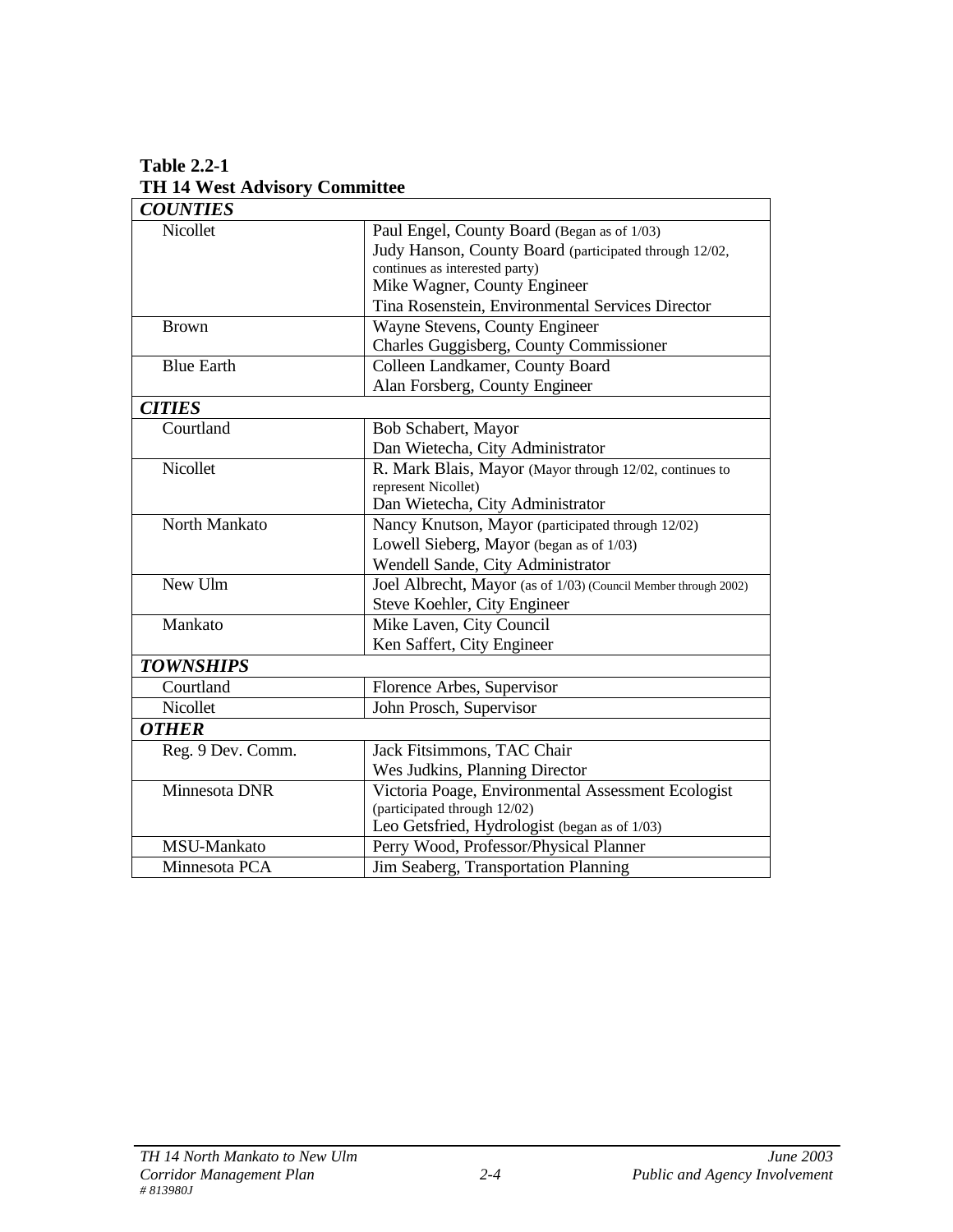

*Advisory Committee members have identified issues, goals, and objectives, and potential alternatives. Here they are reviewing alternatives to determine which ones best meet the needs in the corridor.*



*Courtland Mayor Bob Schabert discusses Courtland bypass options that best meet the needs of the community.*

## **2.3 PROJECT MANAGEMENT TEAM**

Unique to this project, the Project Management Team (PMT) includes key staff responsible for reviewing and approving the Corridor Management Plan and the Scoping Decision Document. The PMT is comprised of key reviewing staff from the Federal Highway Administration (FHWA) and Mn/DOT's Office of Environmental Services, Project Liaison Office, and the Interregional Corridor Manager, as well as Mn/DOT District 7 planning and engineering staff and the consultant, the Howard R. Green Company. The purpose of this technique is to include the full spectrum of people with review and approval responsibilities in the early and continuing education about the project and to get input from them as the project develops. This step should expedite the review process for the Corridor Management Plan and the Scoping Decision Document.

The role of the PMT is to provide oversight and project management, identify deficiencies and opportunities, confirm project goals and objectives, review potential alternatives, evaluate mitigation strategies, and recommend a combination of short-term and long-term strategies for the TH 14 West Interregional Corridor. **Table 2.3-1** lists the members of the PMT.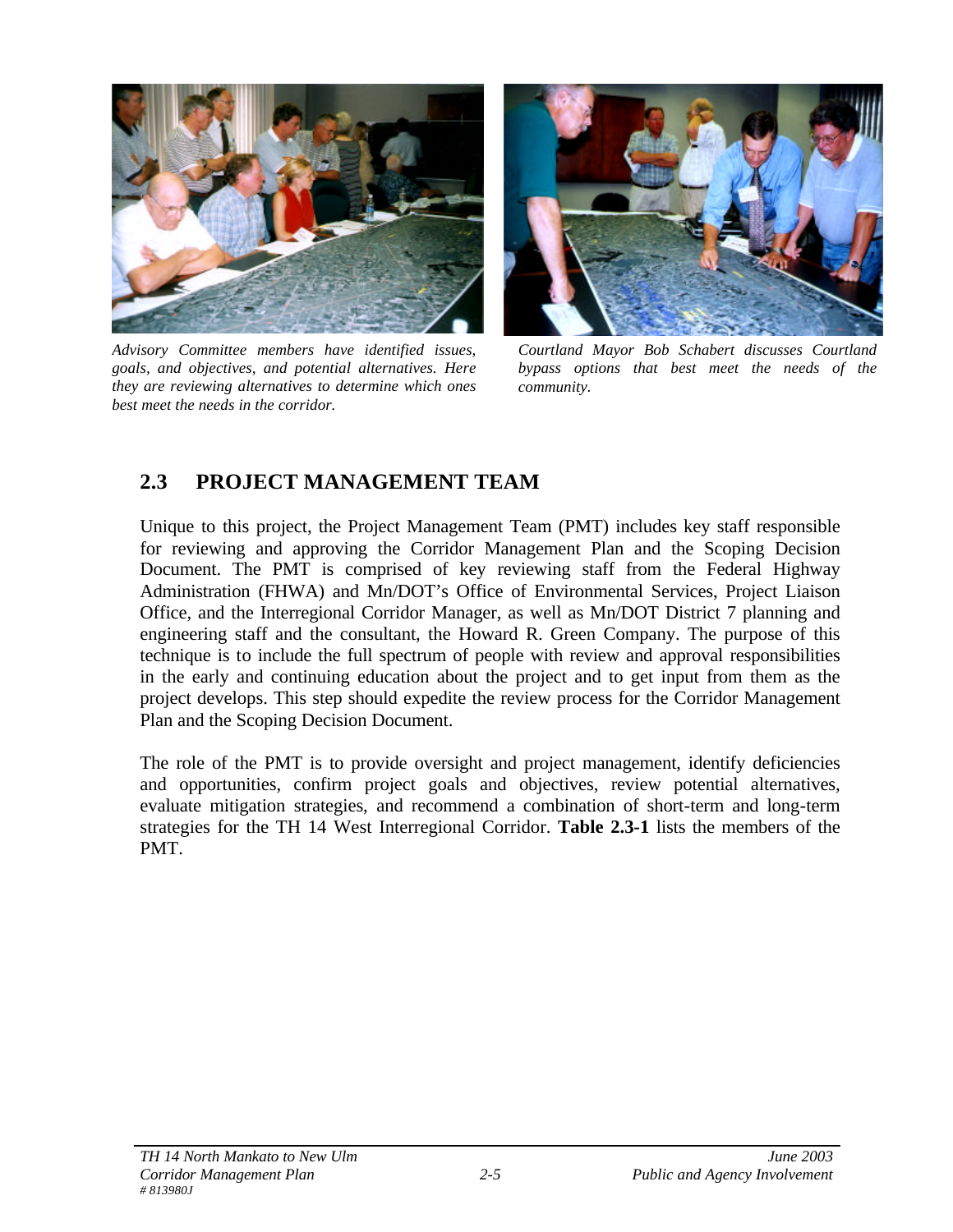**Table 2.3-1 TH 14 West Project Management Team**

| TH IT WEST FLOJECT MANAgement Team  |                                                |  |
|-------------------------------------|------------------------------------------------|--|
| <b>Mn/DOT</b> District 7            | Mark Scheidel, Project Manager                 |  |
|                                     | James Swanson, District Engineer               |  |
|                                     | Lisa Bigham, Planning Director                 |  |
|                                     | Larry Filter, Pre Design                       |  |
|                                     | Marc Flygare, Traffic Engineer                 |  |
|                                     | Rebecca Arndt, Public Affairs                  |  |
|                                     | Douglas Haeder, State Aid Engineer             |  |
| Mn/DOT                              | Dick Bautch, IRC Manager                       |  |
|                                     | Gerry Larson, Office of Environmental Services |  |
| <b>FHWA</b>                         | Cheryl Martin, Environmental Engineering       |  |
|                                     | Tim Anderson, Highway Engineer                 |  |
| <b>U.S. Army Corps of Engineers</b> | Tamara Cameron, NEPA                           |  |
| <b>Howard R. Green Company</b>      | Howard Preston, Project Director               |  |
|                                     | Biz Colburn, Project Manager                   |  |
|                                     | Lynn Kiesow, Traffic Engineer                  |  |
|                                     | Scott Reed, Project Scientist                  |  |

## **2.4 PUBLIC INFORMATION OPEN HOUSE**

### **Public Information Open House - May 21, 2002**

Over 100 people attended the Public Information Open House held on May 21, 2002 at the Courtland Community Center. This interactive format brought forth many comments and discussion on the approach to take in developing a safer TH 14 between New Ulm and North Mankato. The information displayed helped to educate the public on the deficiencies in the corridor. Input from the public was received by written comment and by noting issues on aerial mapping of the corridor.

There were 22 written comments received at the Public Meeting each addressing multiple issues, as follows:

- Bypasses of Courtland and Nicollet were suggested by half of the people, with preference for a south bypass of Nicollet and north bypass of Courtland.
- A four-lane roadway is preferred for mobility and safety reasons.
- Additional passing zones were requested to address safety and mobility issues.
- Increased truck traffic along the roadway raises concerns about safety because the trucks travel too fast and it is difficult to cross the highway.
- Fix the intersection of TH 14/TH 15 was mentioned by a number of people.
- Intersections that need safety improvements include:
	- o CSAH 37,
	- o CR 41, and
	- o TH 111
- Many wondered when something would be done. There is a sense of urgency to move forward with the TH 14 West project.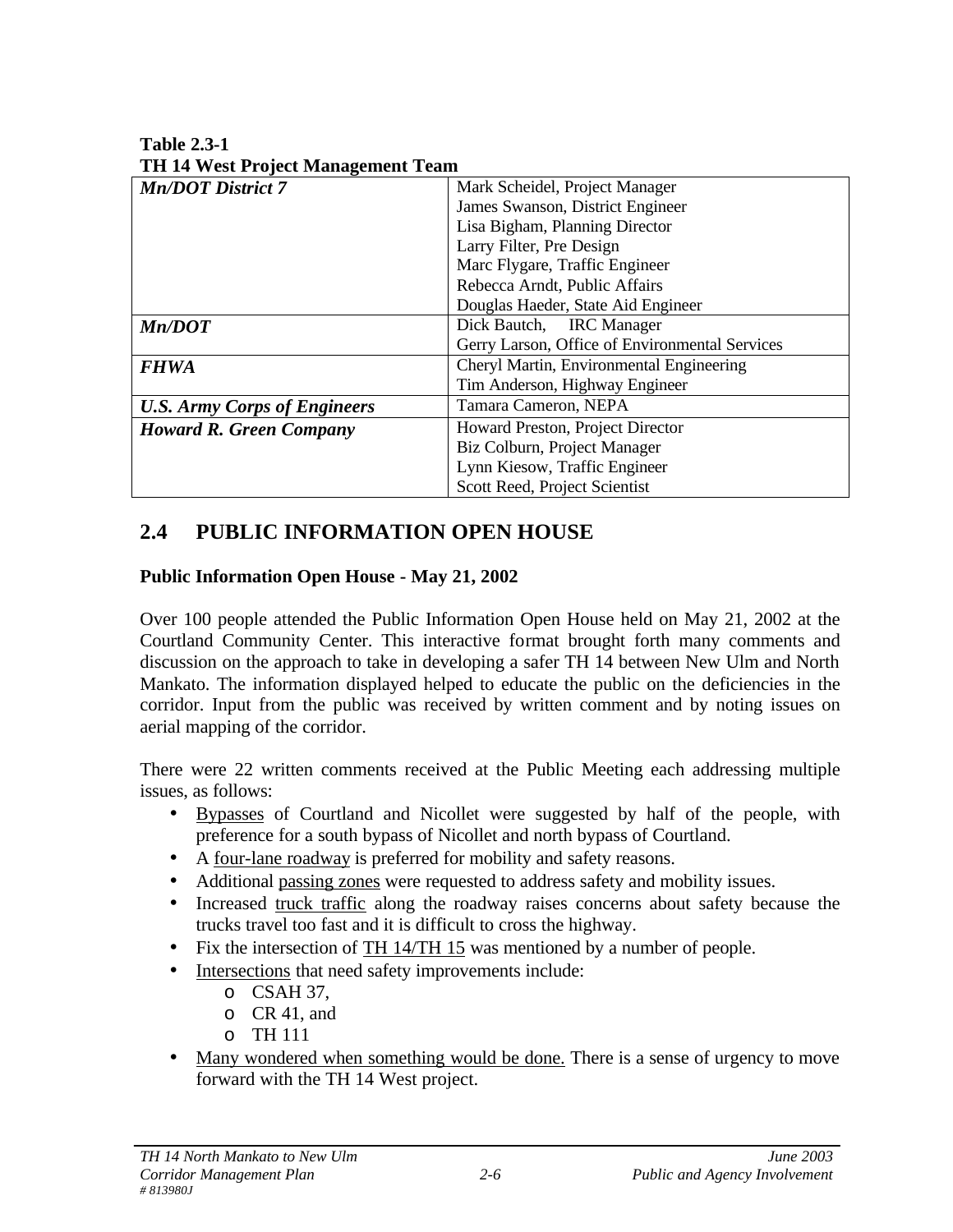There were many suggestions drawn on the map indicating possible locations for bypass alternatives of Courtland and Nicollet. These were taken into consideration when laying out the potential alternatives.

## **2.5 PUBLIC OUTREACH**

In order to get additional input on the alternatives, the Mn/DOT Project Manager met with the technical staff and elected officials from the cities, townships, counties, and agencies a number of times to discuss issues and potential alignments.

#### **City of Nicollet Coordination Meeting July 9, 2002 – Nicollet City Hall**

The purpose of this meeting was to discuss with the Nicollet City officials and staff, and Nicollet County staff bypass locations of Nicollet that had been suggested by the public at the Public Information Open House in May 2002 and at the Project Management Team meetings. The participants agreed that although the 1986 Nicollet Land Use Plan does not identify a bypass location, the City now supports a bypass of Nicollet. The meeting summary is in **Appendix A.**

#### **West-End TH 14 Counties, Cities, Township, and Agency Coordination Meeting – February 4, 2003 – Courtland City Hall**

The purpose of this meeting was to discuss with Brown and Nicollet Counties, Cities of Courtland and New Ulm, Courtland Township, and the MnDNR staff and officials the universe of alternatives in the western portion of the TH 14 corridor. The participants agreed that there are an appropriate number of alternatives in this area that address the deficiencies identified in the safety analysis and the origin-destination study. The meeting summary is in **Appendix A.**

**On October 25, 2002**, the Cities of Nicollet and Courtland submitted formal written comments on the universe of alternatives presented at the September 5, 2002 Advisory Committee meeting. These were taken into consideration, as the conceptual alignments were refined. The written comments are in **Appendix A**.

## **2.6 SCOPING HEARING**

A unique aspect of this project is the development of a Scoping Decision Document (SDD) as the culmination of the evaluation of alternatives included in the CMP. This technique is used to streamline the project development process. The CMP documents the process used in the development of alternatives, which includes early and continuing input from corridor stakeholders. The Scoping process further gives affected agency and corridor stakeholders an opportunity to comment on the alternatives and environmental issues that will be addressed in future environmental documents in preparation for project implementation.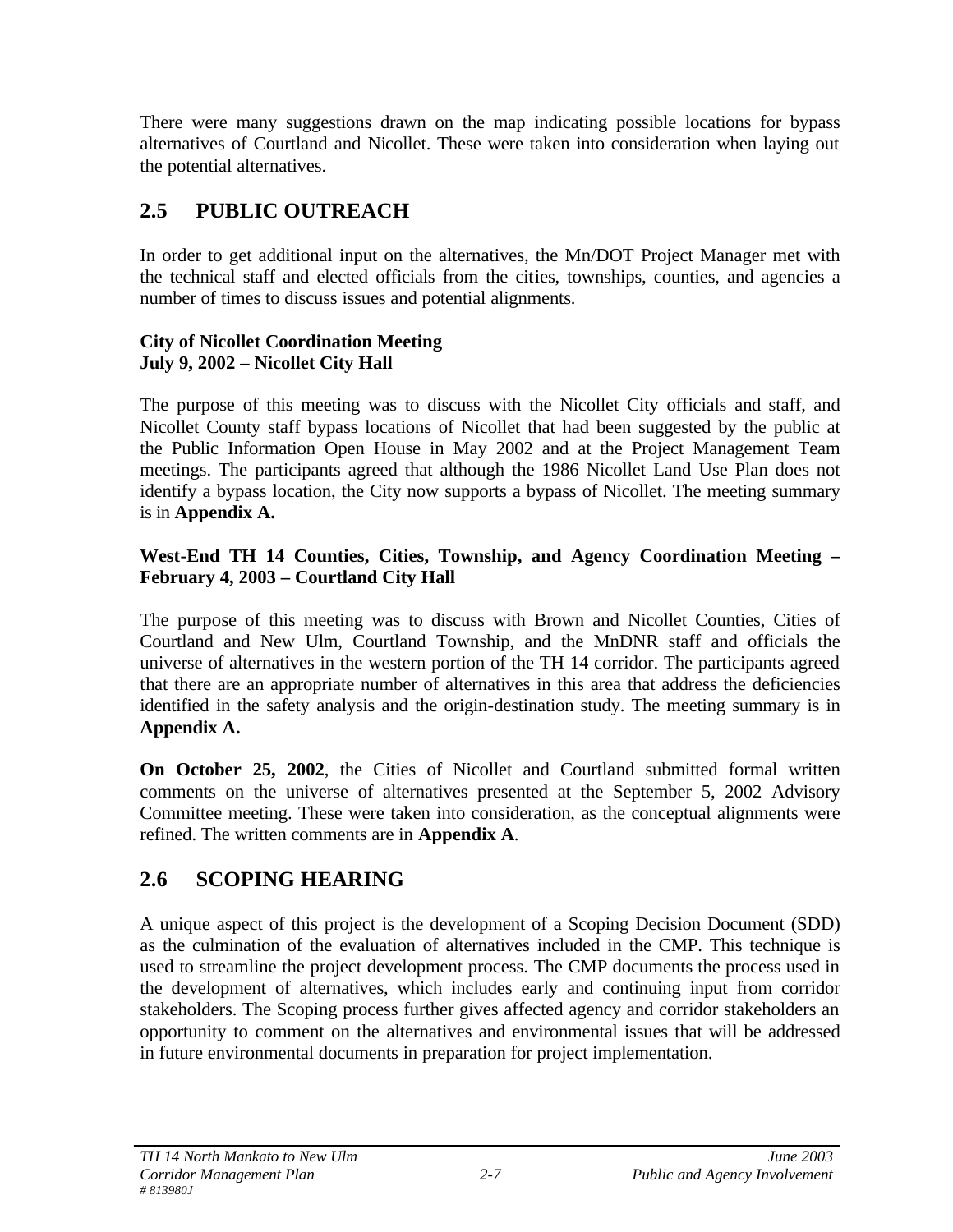The Scoping Document/*Draft* SDD was circulated to the required federal and state distribution lists and made available to the public for review and comment. A 30-day comment period began on March 31, 2003 and closed on Friday, May 2, 2003.

Two Scoping Hearings, an Interagency Hearing (2:00 to 3:30 PM) and a Public Hearing

(4:30 to 7:00 PM), were held on Wednesday, April 23, 2003 at the Courtland Community Center, 200 Railroad Street, Courtland, Minnesota to provide an opportunity for involved agencies and the public to comment on the alternatives and environmental issues to be carried forward in an environmental document.

An Open House ran continuously during the Hearings. The TH 14 West Project Team explained the environmental review process, described the alternatives being considered, the benefits and impacts being evaluated during the process, presented the public involvement program and schedule, and asked for ideas and comments from the audience on the scope of the project.



*Mn/DOT Project Manager Mark Scheidel discusses the proposed alternatives with residents at the TH 14 Public Scoping Hearing held April 23, 2003 at the Courtland Community Center. Over 100 people attended.*

general, residents favored the closer to town bypasses: Nicollet South Bypass #1 and Courtland North Bypass #1.

Following the close of the comment period, Mn/DOT prepared a Scoping Decision Document to complete the Scoping process. It documents which alternatives were selected for evaluation in the future EIS as well as the



*Advisory Committee members Courtland Mayor Bob Schabert and Township Supervisor Florence Arbes answer residents' questions about the development of alternatives, including bypasses of Courtland and Nicollet.* 

Over 100 people attended the Hearings, including representatives from Nicollet County; Brown County; the Cities of New Ulm, Courtland, Nicollet, and North Mankato; Courtland Township; the Region 9 Development Commission; and residents and businesses in the project corridor. The main issue of concern discussed at the Hearings was to minimize farmland impacts by following property and parcel lines so as not to sever or triangulate farmsteads. In



*Mn/DOT Design Engineer Peter Harff talks with local residents about the impacts of the different potential alternatives along the TH 14 Corridor.*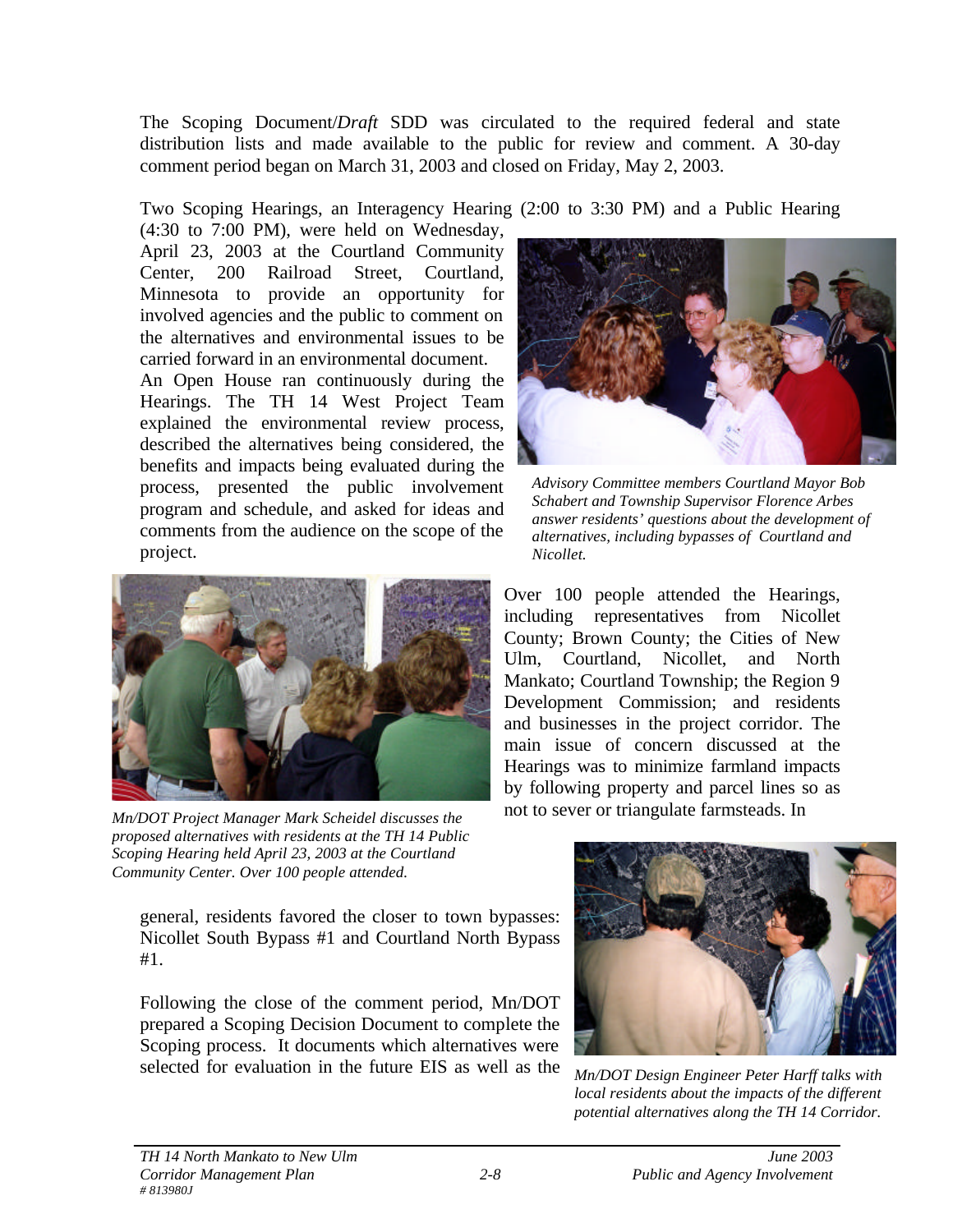social, economic, and environmental impacts that will need in-depth study.

**Table 2.6-1** lists the Public and Agency Participation Meetings.

| <b>Date</b>       | I unit and Agency I alucipation incentigs<br><b>Meeting</b> | <b>Time</b>         | <b>Place</b>            |
|-------------------|-------------------------------------------------------------|---------------------|-------------------------|
| November 27, 2001 | Project Management Team                                     | 10:00 AM to 12:00   | Mn/DOT CO               |
| February 11, 2002 | Project Management Team                                     | 10:00 AM to 12:00   | Courtland               |
|                   |                                                             |                     | <b>Community Center</b> |
| February 11, 2002 | <b>Advisory Committee</b>                                   | 2:00 to 4:00 PM     | Courtland               |
|                   |                                                             |                     | <b>Community Center</b> |
| April 23, 2002    | Project Management Team                                     | 1:30 to 3:30 PM     | Mn/DOT CO               |
| May 22, 2002      | <b>Public Information Open</b>                              | 4:30 to 7:00 PM     | Courtland               |
|                   | House                                                       |                     | <b>Community Center</b> |
| June 5, 2002      | Project Management Team                                     | 10:00AM to 12:30PM  | Mn/DOT D-7              |
| July 9, 2002      | Coordination with City of                                   | 4:00 to $5:00$ PM   | Nicollet City Hall      |
|                   | <b>Nicollet</b>                                             |                     |                         |
| July 18, 2002     | Project Management Team                                     | 9:30 to 11:30 AM    | Mn/DOT CO               |
| September 5, 2002 | Project Management Team                                     | 10:00 AM to 12:30PM | Mn/DOT D-7              |
| September 5, 2002 | <b>Advisory Committee</b>                                   | 1:30 to 4:30 PM     | Nicollet County         |
|                   |                                                             |                     | Service Building        |
| January 6, 2003   | Project Management Team                                     | 1:30 to 4:30 PM     | Mn/DOT D-7              |
| February 4, 2003  | Coordination with west end                                  | 3:00 to 4:30 PM     | Courtland City Hall     |
|                   | counties, cities, township,                                 |                     |                         |
|                   | and agencies                                                |                     |                         |
| February 10, 2003 | <b>Advisory Committee</b>                                   | 3:00 to 5:00 PM     | Nicollet County         |
|                   |                                                             |                     | <b>Service Building</b> |
| March 10, 2003    | <b>Advisory Committee</b>                                   | 2:00 to 4:00 PM     | <b>Nicollet County</b>  |
|                   |                                                             |                     | Service Building        |
| April 23, 2003    | <b>Scoping Hearings</b>                                     | 2:00-3:30 PM-Agency | Courtland               |
|                   |                                                             | 4:30-7:00 PM-Public | <b>Community Center</b> |

| <b>Table 2.6-1</b>                              |
|-------------------------------------------------|
| <b>Public and Agency Participation Meetings</b> |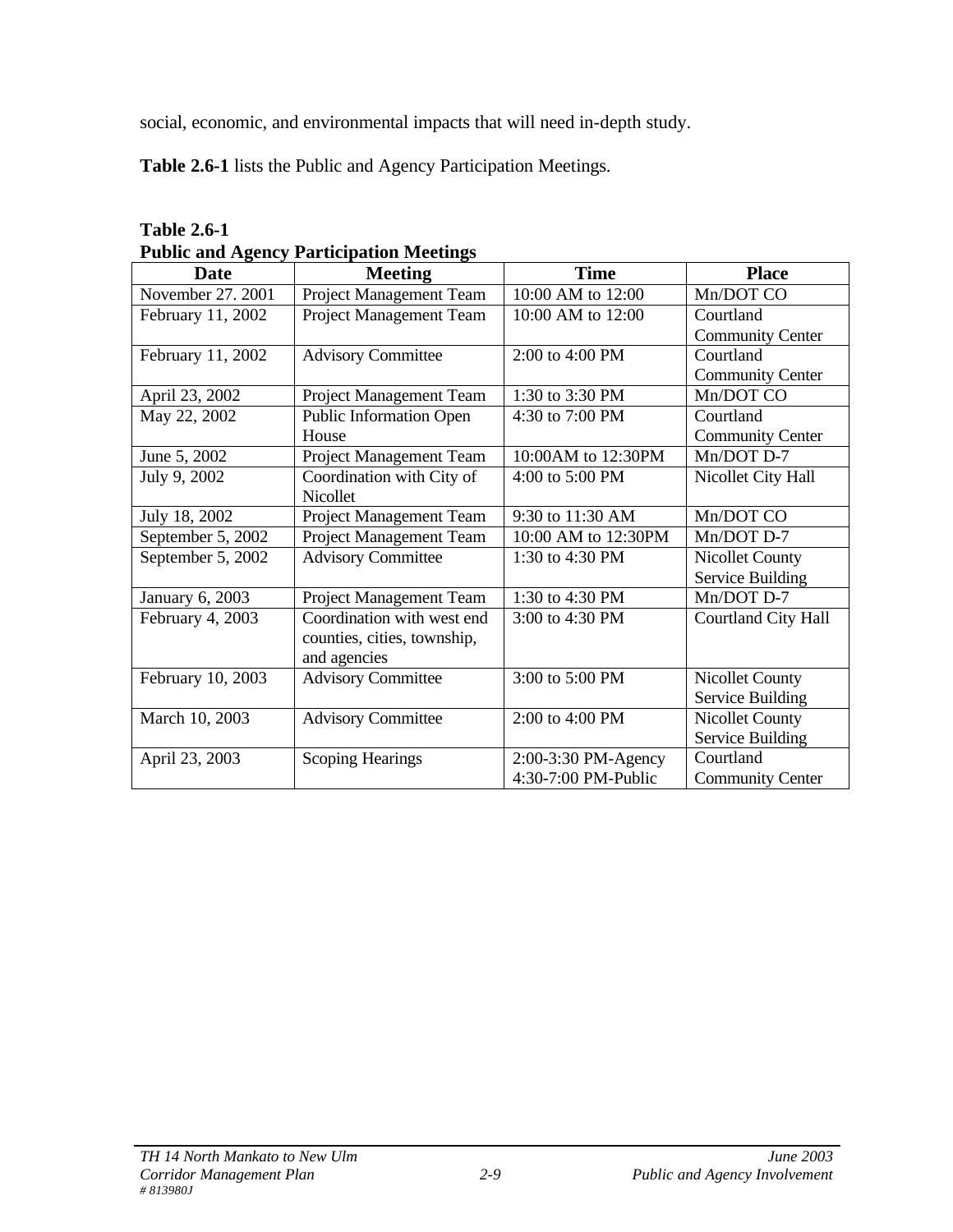## **2.7 COMMUNICATIONS**

The Communications tools used for the TH 14 West Interregional Corridor included newsletters, fact sheets, press releases, information for the Mn/DOT District 6 Web Site, and information for the press. Examples of these communications pieces are in **Appendix A.**

## **2.7.1 Newsletters**

A newsletter was developed announcing the Public Information Open Houses and distributed to the Advisory Committee members for their use in notifying their constituencies.

## **2.7.2 Fact Sheet**

A Fact Sheet was developed describing key facts about the TH 14 West IRC. The Fact Sheet describes the TH 14 West IRC project, the role of TH 14 in the regional roadway system, especially as a part of the Interregional Corridor system adopted by Mn/DOT in January 2000; and the process of developing a Corridor Management Plan and the Scoping Decision Document.

## **2.7.3 Website**

Information was submitted for the Mn/DOT District 7 web site that included: study area map, existing and future traffic volumes, fact sheet, schedule, the Advisory Committee and PMT members, newsletter, press releases, public meeting announcements, and the contact person for more information.

The following documents have been placed on the Mn/DOT District 7 website; Scoping Document, Scoping Decision Document with Appendices, and this Corridor Management Plan.

## **2.7.4 Press Releases**

Press releases were developed announcing the Public Information Open Houses and Scoping Hearings and circulated to newspapers in the area.

## **2.7.5 Newspaper Articles**

Information has been provided to reporters in response to their requests. In addition, reporters have attended the Public Meetings to learn more about the development of the project. As a result, newspaper articles about the TH 14 West IRC have been in the New Ulm Journal. The project has also been covered in the Lafayette-Nicollet Ledger.